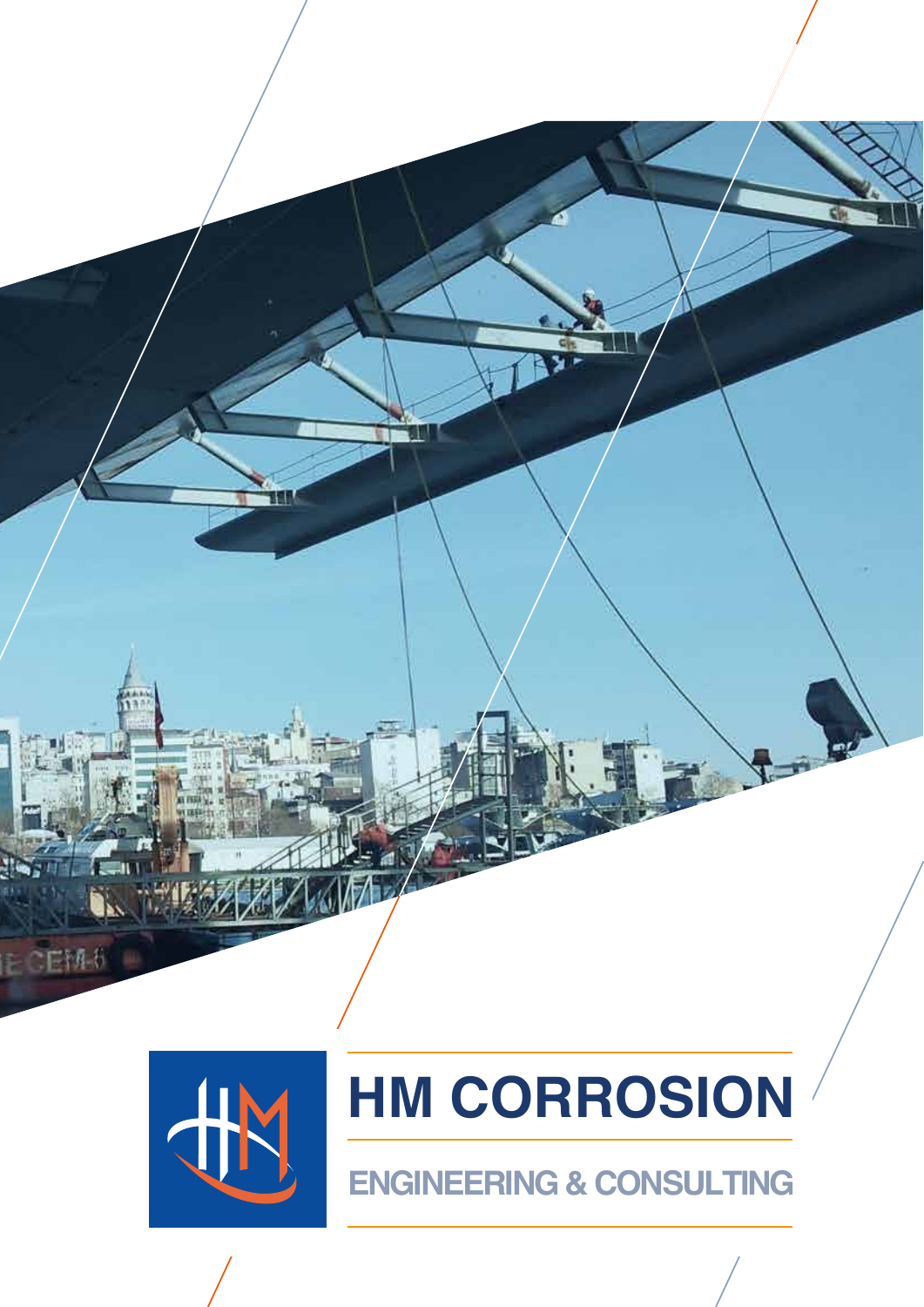

# **ABOUT US**

**HM** Corrosion is comprised of cathodic protection and corrosion control engineering. We have been providing engineering, service, procurement, and material supply since 2000. Cathodic protection, in short, means; a technique that controls and prevents corrosion of metals by making them the cathode of an electrochemical cell. Without cathodic protection, metals lose electrons and corrode.

HM Corrosion has been performed successfully after being used in the service industry for over 15 years.



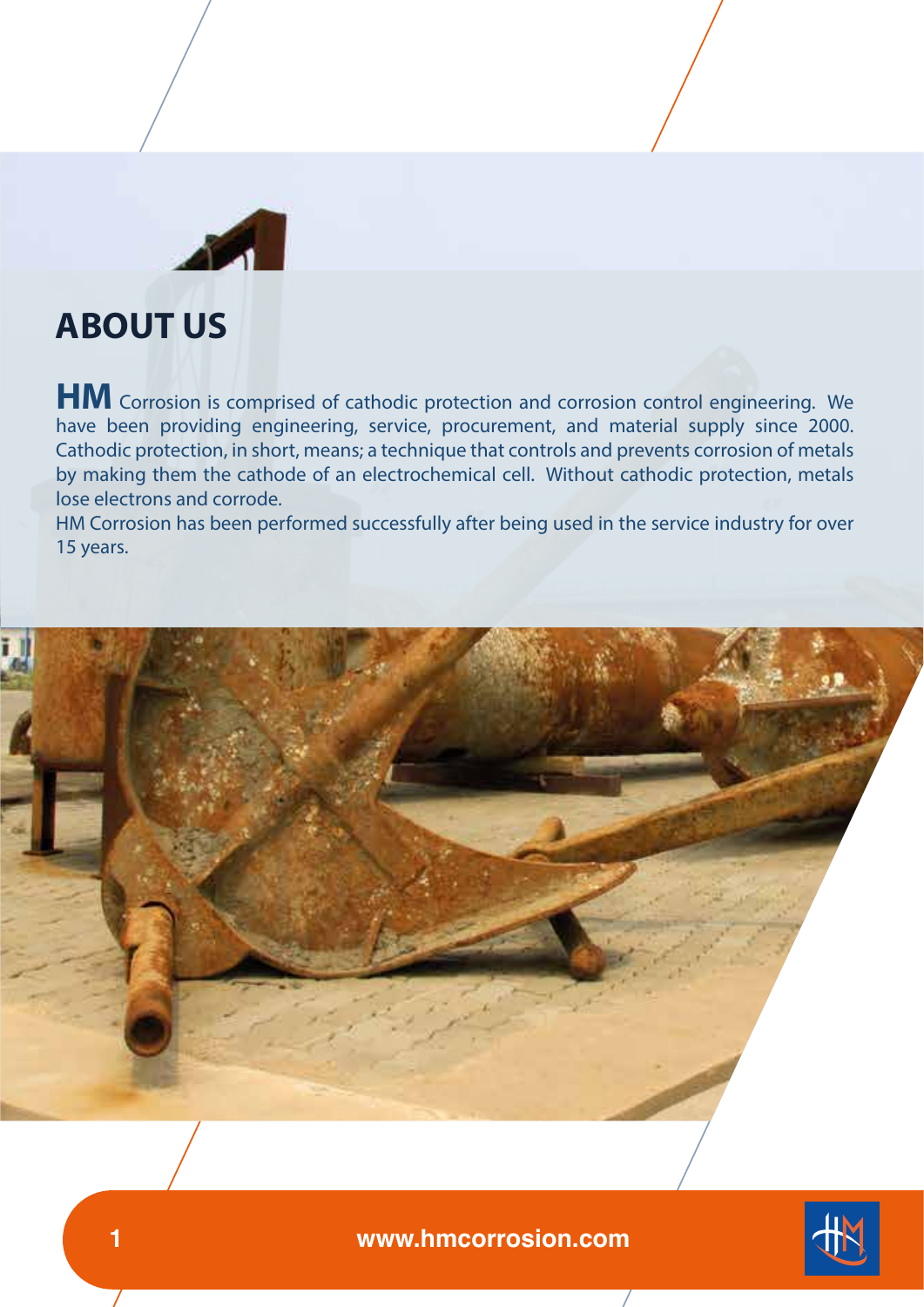# **ENGINEERING**

Our engineering team has extensive field experience and technical knowledge that enables us to work in excellence in every cathodic protection application all over the world for gas, water, petroleum, and other power plants as well as for other structures. Some of the corrosion engineering services we submit are:

- Study.
- Identification of corrosion.
- Feasibility.
- Design.
- Survey.
- Consulting.
- Planning.
- Current requirement analysis.
- Grounding system diagnostics.
- Evaluating existing CP system and remediation; if required.
- Training and seminars.

# **FIELD SERVICES**

Our dedicated technical team has experience in providing comprehensive field services at various cathodic protection applications. Those services are including but not limited to the following:

- Field test: Pipe to soil test, soil resistivity test, CIPS (Close internal pipe to soil survey).
- Coating and corrosion inspection.
- Environmental parameters reporting.
- Horizontal & deep anode ground-bed installation.
- Impressed current CP system installation.
- Sacrificial anode CP system installation.
- Rectifier, test station, installation.
- Test and commissioning.

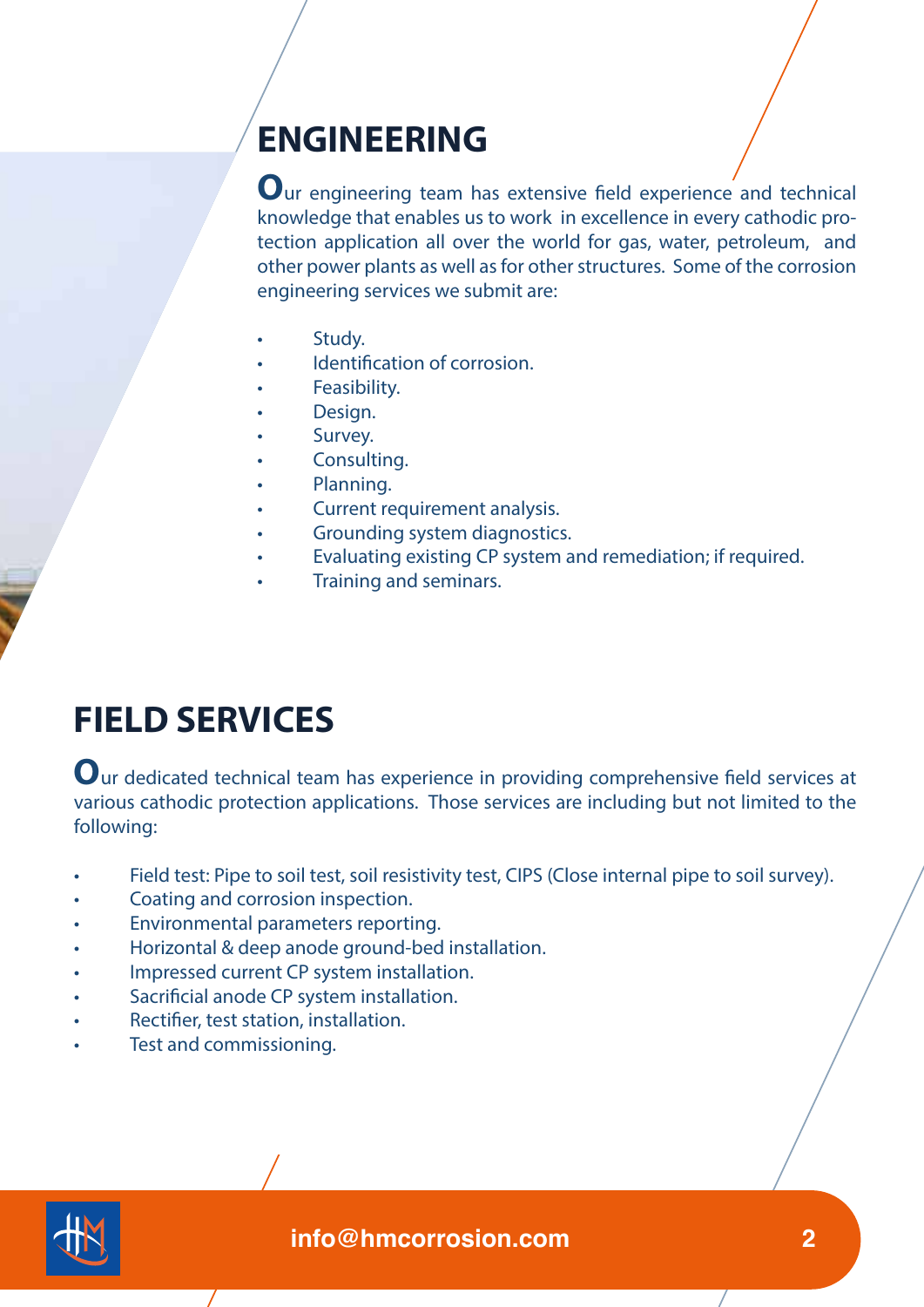# **MATERIAL DESIGN & SUPPLY**

**HM** Corrosion values R&D therefore, has its own division to design and manufacture some of the field equipment to meet the needs of top quality services to customers. Corrosion engineering is not a simple task and often times generalization lowers the quality of the application while increasing expenses. By designing and manufacturing our own equipment; we ensure to address each individual project's unique requirements efficiently, while at the same time following global and local codes as well. Our design & manufacturing team and partners supply many standard materials and are always ready to find quick custom design and manufacturing solutions with high quality at reasonable prices. Some of our readily available CP equipment and materials are:

- Transformer-Rectifiers for cathodic protection. (Wide range of customizable units with remot e monitoring options).
- All types of anodes for impressed current & galvanic CP systems:
- MMO Titanium anodes; tube, wire, stripe, rode anodes.
- Magnesium anodes.
- Zinc anodes.
- High silicone cast iron (HSCI) anodes.
- Cable & connectors.
- Test boxes.
- Line markers.
- Insulating flanges and gasket kits.
- Reference electrodes. (Both; stationary and portable).
- Polarization cells and surge arresters.
- Thermal welding consumables.





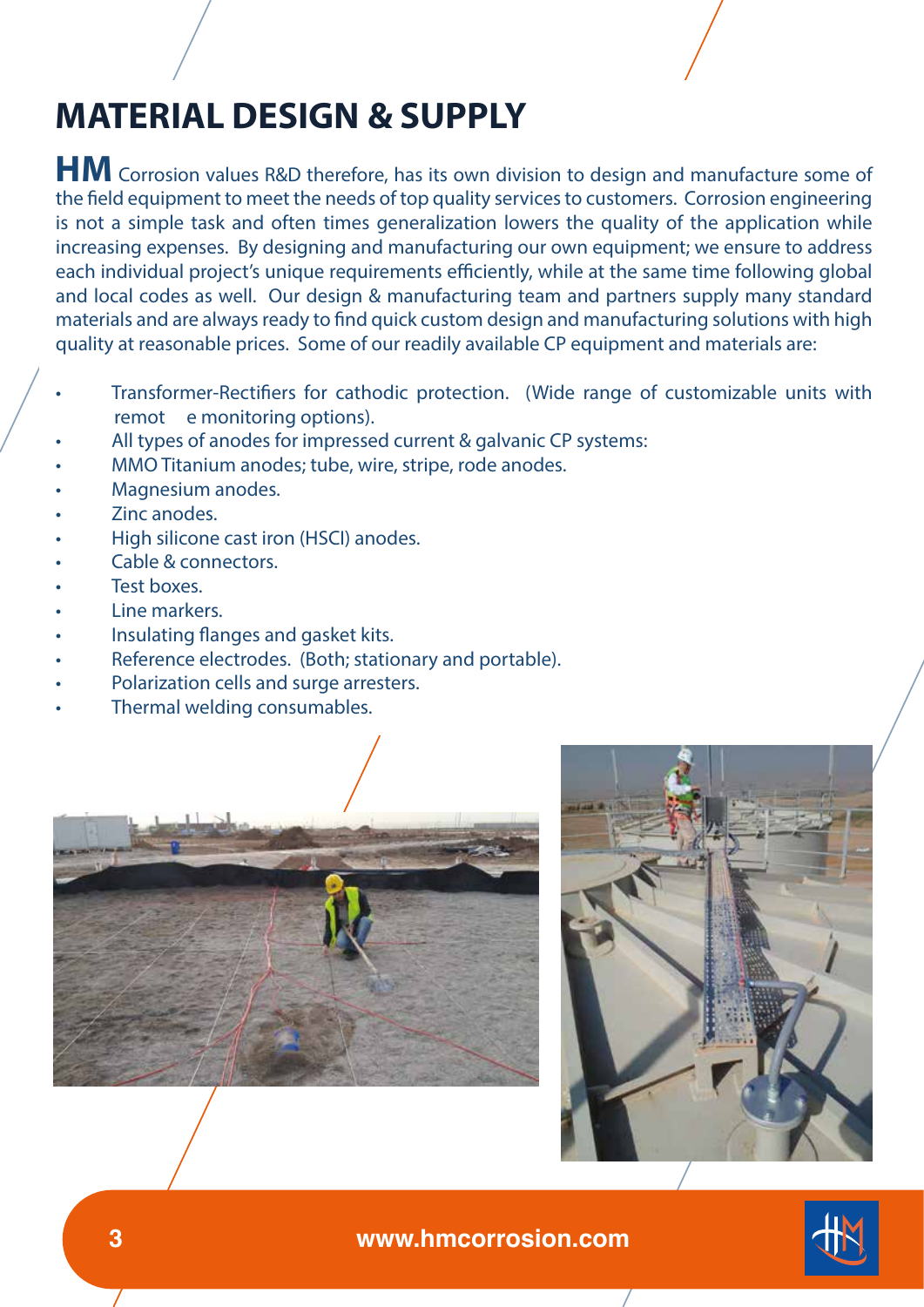# **WHAT WE DO (SCOPE OF APPLICATION)**

**HM** Corrosion provides cathodic protection systems for a wide range of metallic structures, not limited but including:

- Pipelines. (Water, gas, fuel, etc.).
- Storage tanks.
- Rebar in concrete.
- Fire hydrant lines.
- LPG tanks.
- Heat exchangers.
- Plant & facility piping.
- Bridges.
- Pier piles.
- Offshore structures.
- Ship hulls.
- Any other buried or immersed metallic structures.

Our usual work flow breaks down as follows:

We prepare an application report based on feasibility analysis after which required instruments are installed by a technical field team according to the work order. Upon installation; we inspect the system to make sure, whether structure (the cathode) is under protection and drawing the required voltage rates at Test Boxes. All of these activities should be carried out by cathodic protection specialists with proper education and experience.

We also design and manufacture some of cathodic protection equipment. Survey, training, consultancy, test & inspection, procurement & installation are other services that we offer in the scope of Engineering -Consultancy.

Beside complete turn-key solutions, HM Corrosion may also be involved only partially to the above workflow. For instance; some institutes already have an engineering team to complete the project, but fall short of labor and equipment. In this case, we get involved only with supplying required materials and providing installation or vice versa.



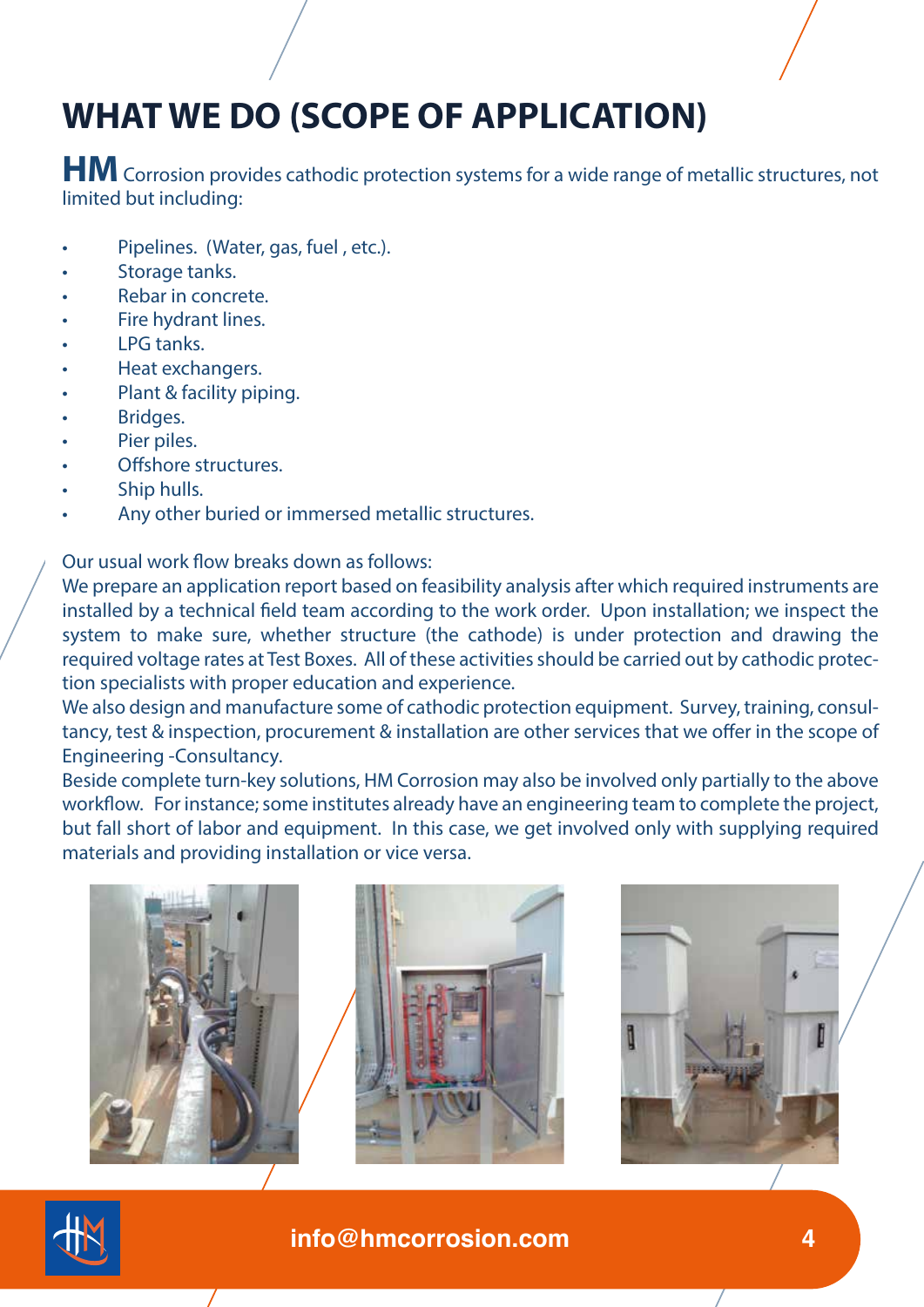# **AIR / OIL COOLED CATHODIC PROTECTION RECTIFIERS**

## **P**rotects buried pipelines and storage tanks from corrosion.

Our Air and Oil cooling Rectifiers includes wide range of protection and measurement features. The ultimate solution for continuous supervisory operation.

#### • **Advantages at a Glance:**

- Microprocessor control.
- Internal interrupter.
- Input for external interrupter.
- Input and output lightning strike protection.
- Single Phase (110/220 VAC ) Three Phase (380 VAC).
- Current rating: 20, 40,100,200 ,300 Amperes DC all at 50V DC.
- Variac Control with Motor.
- 63 step tap adjustment (4 coarse, 4 medium, 4 fine.)
- 3 Reference inputs.
- Mode of operation: Pre-adjusted Constant voltage, Constant current, Constant potential  $($ Instant off $).$
- Selectable; manual or protect.
- Communications GSM.
- RS485 Modbus.
- $4 20$  mA.
- Diode –Thyristor / IGBT Module control.
- Oil level and heat monitor.
- Zn Reference input.
- Silica-Gel protect.
- High resolution current and voltage adjustment.
- Built in Analog-Digital display with Voltage, Current, Energy and Potential measurements.
- System efficiency: 85% min.
- Variety of enclosure types with built-in accessories (lightning arrestors, etc.).

#### **Protection Features:**

- Over current on the output.
- Phase loss (power down).
- Over voltage on the input side (Lightning protected).
- Over voltage on the output side (Inductive voltage from external sources).

#### **Alarms:**

- Input voltage failure.
- Output current error.
- Output voltage error.
- Reference potential error.
- Anode line error.
- Cathode line error.
- Over Hydrogen.
- Enclosure over temperature.

#### **RMU Remote Monitoring Unit:**

- Volt, Ampere and Potential measurements.
- RS485 with Modbus protocol.
- GSM Communication.
- Interrupter control Optional external interrupter.
- Under Voltage and No Current alarm.

#### **Scope of applications:**

- Pipelines (Water, sewage, gas, crude oil, etc.).
- Ships hulls.
- Storage tanks.
- Water-circulating systems.
- Jetties and harbor structures.
- Storage tanks (Fuel, oil and water).
- Offshore platforms, floating and immersed structures.

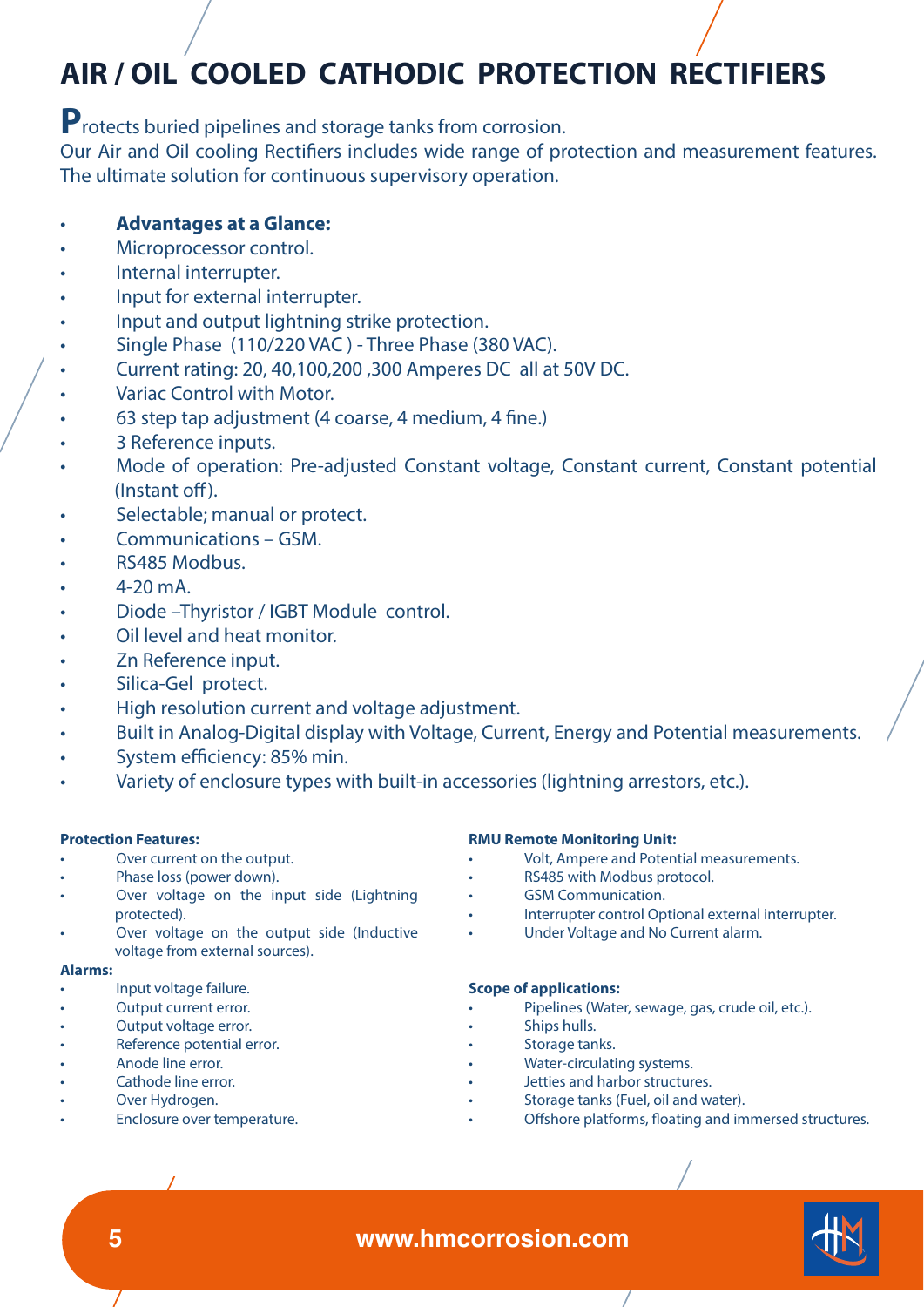# **EASY and MASTER CATHODIC PROTECTION RECTIFIERS**

## **P**rotects buried pipelines and storage tanks from corrosion.

Our Air and Oil cooling Rectifiers includes wide range of protection and measurement features. The ultimate solution for continuous supervisory operation.

- Micro processor control.
- Internal interrupter.
- Input for external interrupter.
- Input and output lightning strike protection.
- Single Phase (110/220 VAC).
- Current rating: 20, 40 Amperes DC all at 50V DC.
- Mode of operation: Pre-adjusted Constant voltage, Constant current, Constant potential (Instant off).
- Communications GSM.
- RS485 Modbus.
- $4 20$  mA.
- 8 Relays Contacts outputs.
- 9 Reference input.
- Zn reference input.
- Modular rectifier unit.
- Input solar source.
- Thyristor / IGB Module Control.
- High resolution current and voltage adjustment.
- Built in LCD display with Voltage, Current, Energy and Potential measurements.
- System efficiency: 85% min.
- Variety of enclosure types with built-in accessories (lightning arrestors, etc.).

#### **Protection Features:**

- Over current on the output.
- Phase loss (Power down).
- Over voltage on the input side (Lightning protected).
- Over voltage on the output side (Inductive voltage from external sources).

#### **Alarms:**

- Input voltage failure.
- Output current error.
- Output voltage error.
- Reference potential error.
- Anode line error.
- Cathode line error.
- Over Hydrogen.
- Enclosure over temperature.

#### **RMU Remote Monitoring Unit:**

- Volt, Ampere and Potential measurements.
- RS485 with Modbus protocol.
- GSM Communication.
- Interrupter control Optional external interrupter.
- Under Voltage and No Current alarm.

#### **Scope of applications:**

- Pipelines (Water, sewage, gas, crude oil, etc.).
- Ships hulls.
- Storage tanks.
- Water-circulating systems.
- Jetties and harbor structures.
- Storage tanks (Fuel, oil and water).
- Offshore platforms, floating and immersed structures.

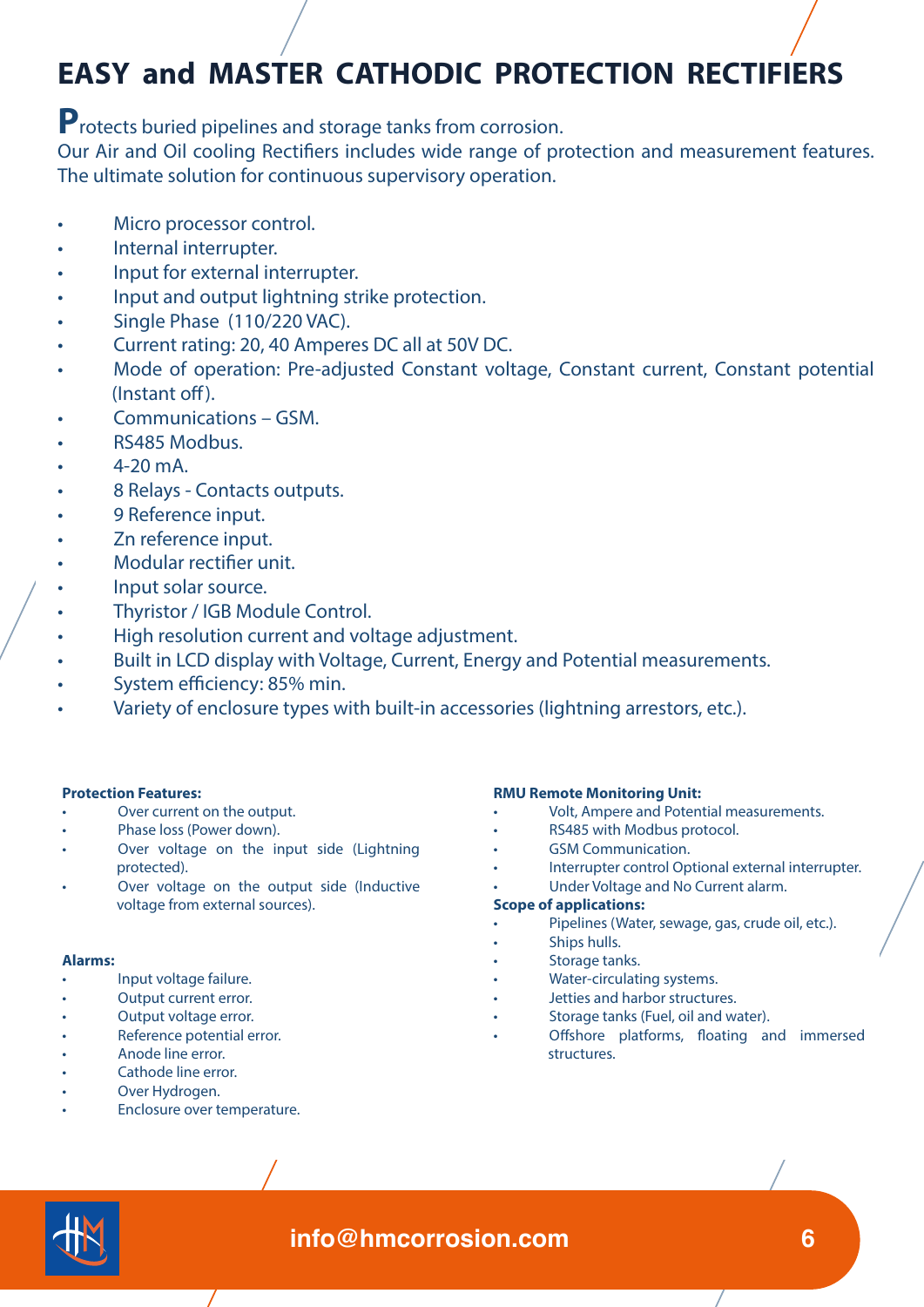

## **TR UNITS (Transformer Rectifier Units)**

TR Unit is a combination of transformer and rectifier devices. It feeds cathodically protected structures converting AC power of electrical grid to DC power and reduces voltage under 50V. It is our own product with variable types, such as; air/oil cooled and manual/automatic. Also available with; remote monitoring & controlling.

#### **MMO TITANIUM ANODES**

This anode type consists of a coating "Mixed Metal Oxide" and Titanium substrate. Titanium provides high rate current for Impressed Current System as MMO coating catalyzes reaction accelarating current flow. MMO Titanium anodes are well-known for their stability; Oxide in coating bulks during chemical reaction thus prevents corrosion of substrate Titanium and anode maintains its shape for a long-term.



#### **SILOCONE ANODES**

Silicon Anode is another type of anode used in impressed current cathodic protection system. Its alloy contains Si and Cr (Silicon and Chrome) these elements provide long life especially for the underground and submerged applications.

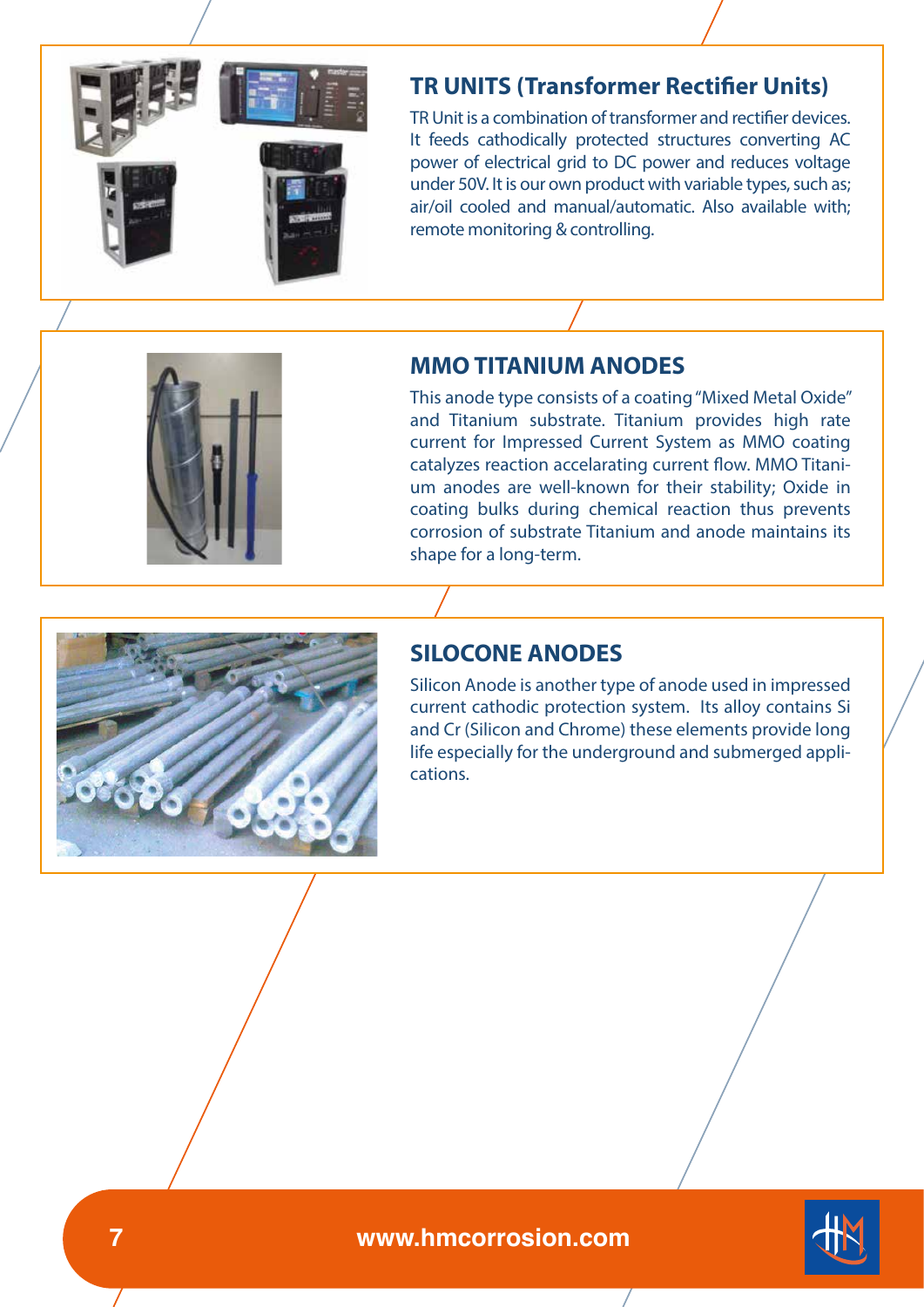

## **TEST BOXES**

Boxes are a termination point for cable connections between anodes to structure. Thus it allows the monitoring of stability of the cathodic protection system by voltage degrees obtained through connection points. Voltage measured by means of reference electrode and voltmeter. Hot-dip galvanized and painted types are available. Each organization might request its own specific design for the test boxes.



## **LINE MARKER**

Line Marker is a metal sign post that designates pipeline route information.



#### **CABLES**

Cables are part of a complete electrical circuit which consists of anode, test box, and protected structure. Cables connect main components to each other thus allowing electrical flow.

We have variable cable types including but not limited: NYY, XLPE, EPR/CSPE, KYNAR/HMWPE, and NYRY.





#### **INSULATING FLANGES**

The Cathodic Protection System runs based on feeding a structure electrically and compensating for its electron loss. Keep in mind that this electrical feed can leak without insulation which causes insufficient protection. Insulating Flanges isolates cathodically protected structure from external conduction and keeps it under protection.

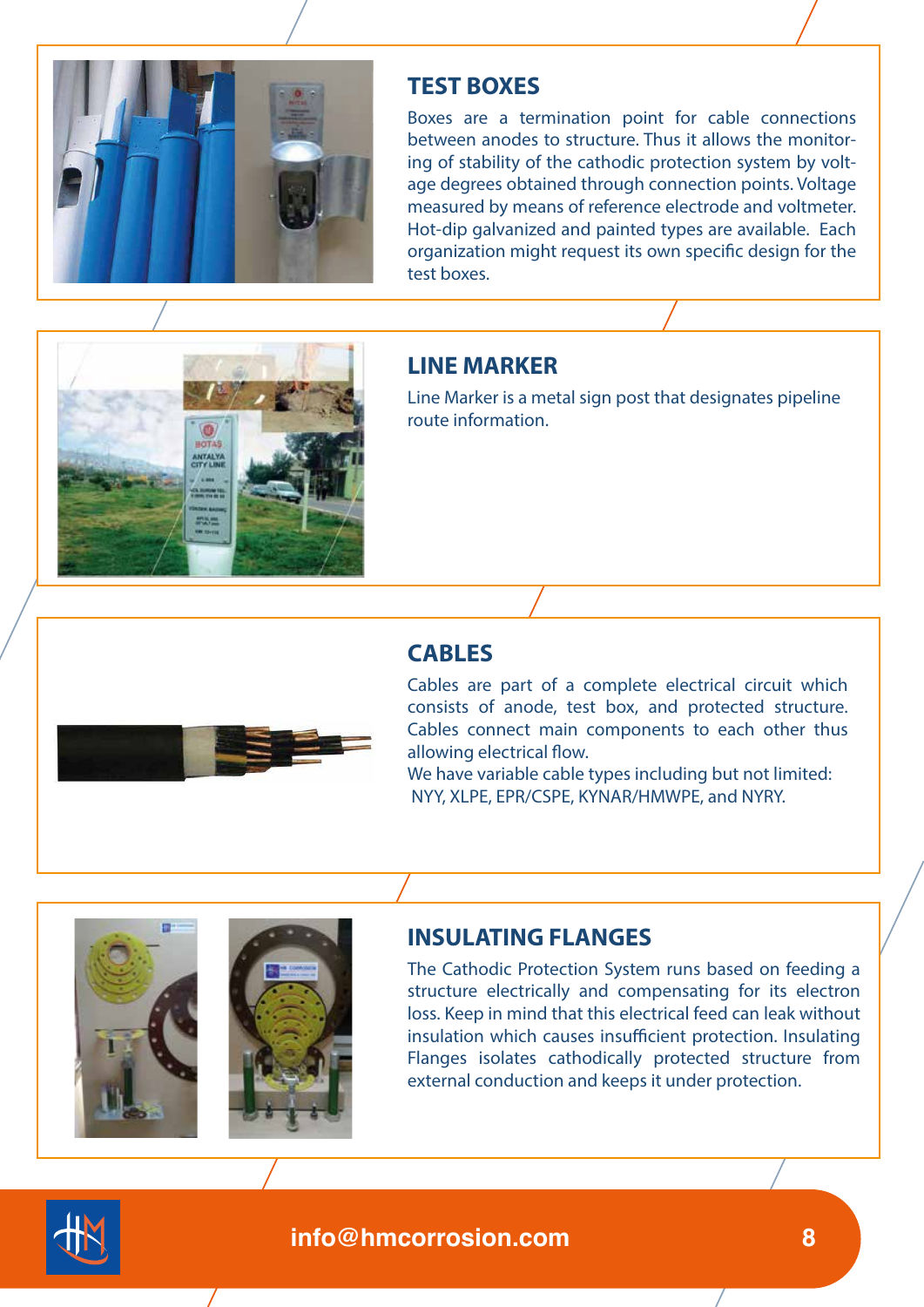



#### **REFERENCE ELECTRODE (PORTABLE)**

Portable Copper-Copper Sulfate (Cu-CuSO4) reference electrodes, used for measuring structure potential in CP. Systems. One of our own designs and fabrications.





#### **REFERENCE ELECTRODE (BURIED)**

Buried, stationary type Copper-Copper Sulfate (Cu-Cu-SO4) reference electrodes, used for measuring structure potential. One of our own design and fabrication has an extended service life.





### **EXOTHERMIC WELDING**

We also recently developed our own exothermic welding system which is available under the brand name of DEM-WELD.

Exothermic welding, also known as aluminothermic welding is the process of welding copper on copper, steel on steel, and copper on steel in the absence of an external system providing electrical or other types of power.

The process employs an exothermic reaction of a thermite composition to heat the metal, and requires no external source of heat or current. An exothermic weld has higher mechanical strength than other forms of weld, and excellent corrosion resistance. We use and supply numerous products, accessories, and consumables from the well-known manufacturers for an exothermic application.

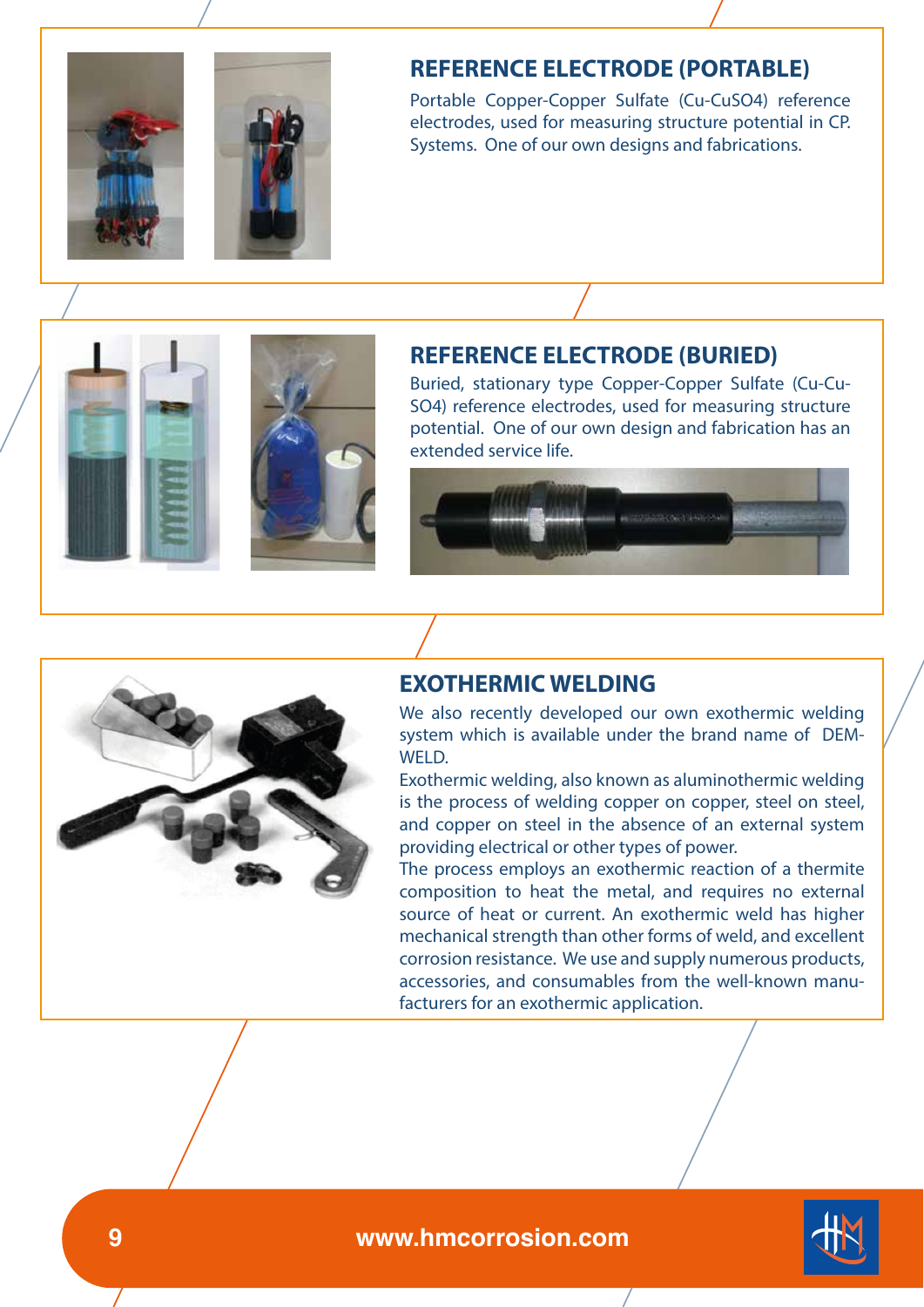

### **SPARK GAP**

A Spark Gap is a lightning protection device discharging the lightning strike through grounding, instead of pipe/tank. It is placed in a test box at insulating flange points or inserted to a grounding system on storage tanks.



## **POLARIZATION CELL**

It is an instrument used to minimize the interference effects on the pipeline, caused by; high voltage lines, railway electrification systems, and other electrical high voltage emitter systems.



# **HM CORROSION ENGINEERING & CONSULTING**





## **GROUNDING**

Grounding systems are used to discharge of electrical leakages and to protect a structure from lightning strike, directing the lightning through the earthing system and into the ground rod rather than passing through the structure. The grounding resistance must be low enough to enable discharge of electricity into the ground.

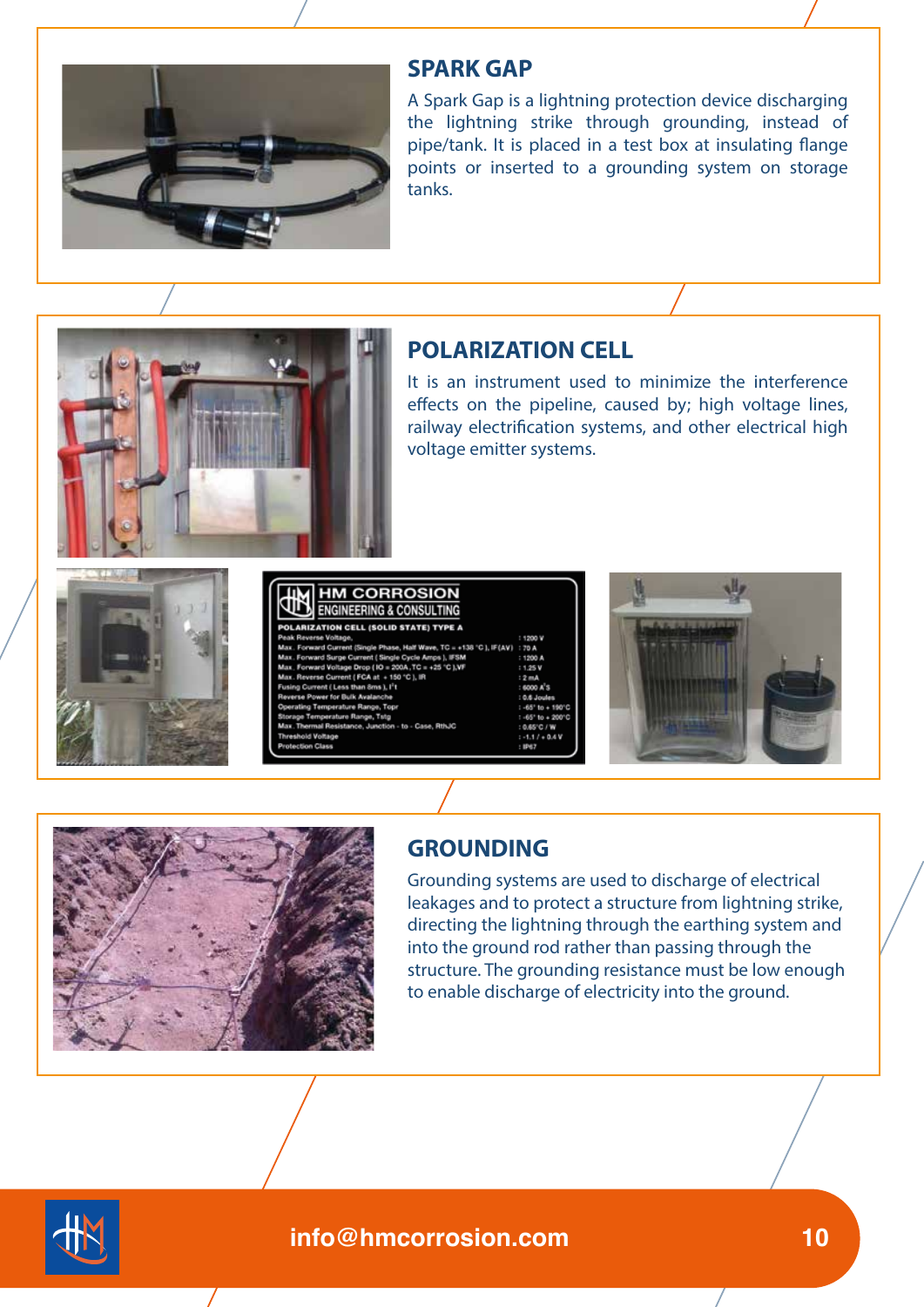

#### **MAGNESIUM ANODE**

They are sacrificial anodes generally used for underground structures and water heater systems.



#### **ALUMINUM ANODE**

Aluminum alloy anodes have been specifically designed for sea water. Its indium (In) content sustains disintegration of aluminum oxide layer over the anode surface. This way anode functions efficiently.

## **ZINC ANODE**

They can be used in; sea water, fresh water and in soil, where resistivity is low. (< 20 Ohm.M.)



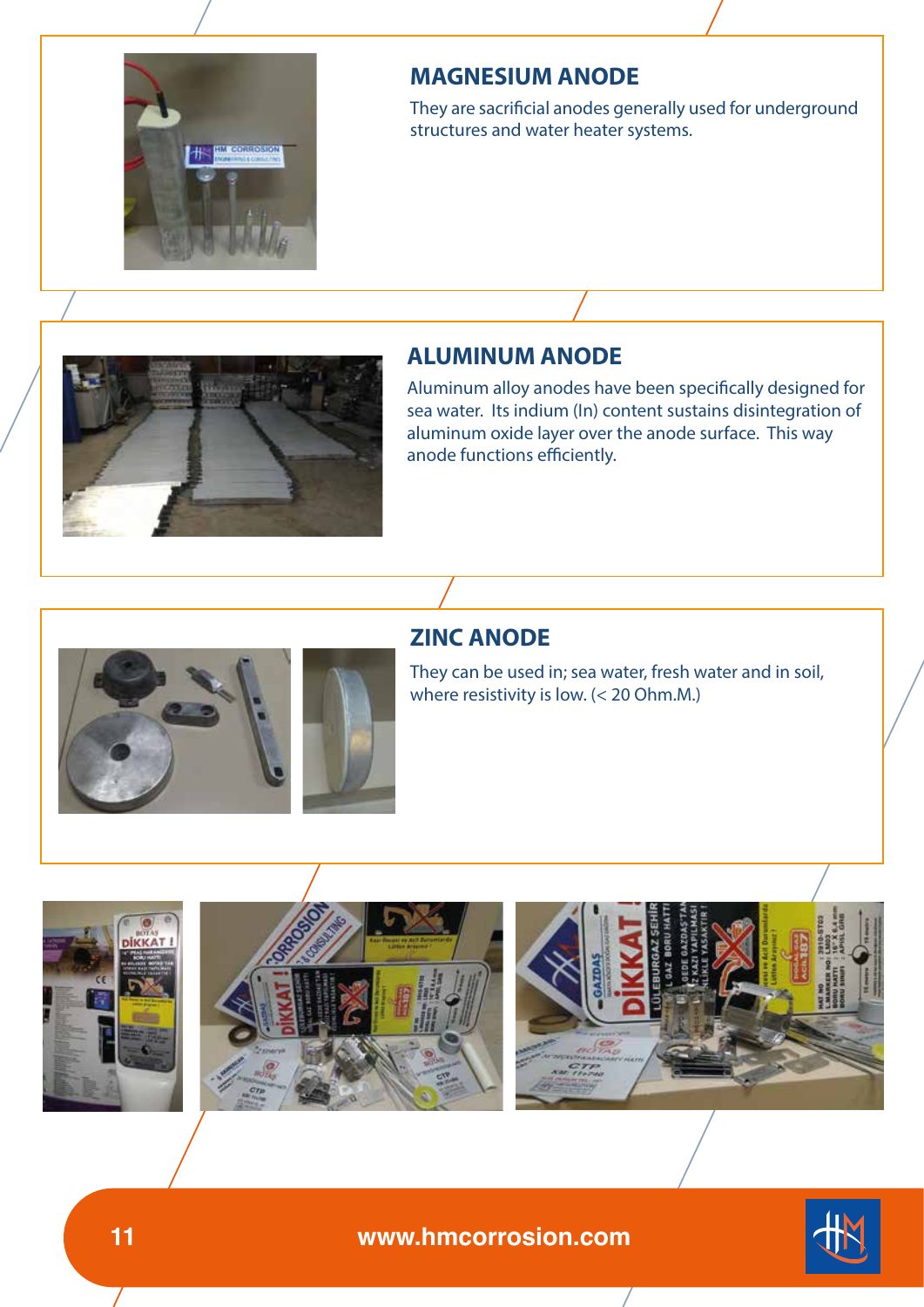HM Corrosion has completed many projects throughout the Turkey across many different industries, as well as some important projects at the Middle East. Now we are excited and proud of expanding our business by opening a branch office in The United States of the America, at the hearth of the energy industry, in Houston. Some of the Cathodic Protection project we have done:

- Approximately %60 of city gas supply pipelines all over the Turkey.
- Kayseri-Ceyhan section of the Bakü-Tiflis-Ceyhan Crude Oil Pipeline. (BTC-BOTAŞ) In collaboration with Corrpro).
- Petkim Petrokimya Holding A.Ş.
- 1200 MW Hamitabat Combined Cycle Power Plant for GAMA in Kırklareli.
- Enerya Energy A.Ş.
- 840 MW Ic Anadolu Combined Cycle Power Plant for GAMA in Kırıkkale.
- 2X150MW Khabat thermal Power Plant for GAMA
- Undersea pipelines of the EREN Energy in Zonguldak. (8 km., Φ=3700 mm.)
- EREN Energy Thermal Power Plant ÇATALAĞZI water intake system, water cooling line.
- İgdaş İstanbul Gas Distribution San. Tic. A.Ş.
- Ministry of National Defense West District Agent.
- Ministry of National Defense East District Agent.
- Procurement of Zinc Anodes for IDO Istanbul Seabuses and Fast Ferries.
- Beylikduzu Steel Naturel Gas Pipeline for IGDAŞ (Corporation of the Istanbul Naturel .............Gas Distribution) (21.500mt Φ 400mm )
- Kocaeli-Kandıra-Hira Clean Water Pipeline (In collaboration with Federation of the Redcrescent-Redcross Associations and The Administration of the Kocaeli Rural Services)
- Corn Products Plant of Cargill Agriculture Corporation.
- Natural Gas depressurization stations for IETT (Istanbul Electricity Tramway Tunnel) Garages.
- Natural Gas Pipeline of Halkalı Paper Plant.
- Yatağan Thermal Power Plant.
- Material Supplying for Cathodic Protection of ANT / Malatya of National Defence Ministry.
- Natural Gas Pipeline of the Istanbul Asphalt Plants Corporation.
- Gebze Fire Hydrant Pipeline of ÇBS Color Industry.
- Çorlu Drill Pipes of the Coca Cola
- Alanyurt Ordu clean water pipeline of the İller Bankası Gen.Md.(Provinces Bank General Administration).
- Akcaabat-Trabzon clean water pipeline of the İller Bankası Gen.Md. (Provinces Bank General Administration).
- Mersin-Trabzon clean water pipeline of the İller Bankası Gen.Md. (Provinces Bank General Administration).

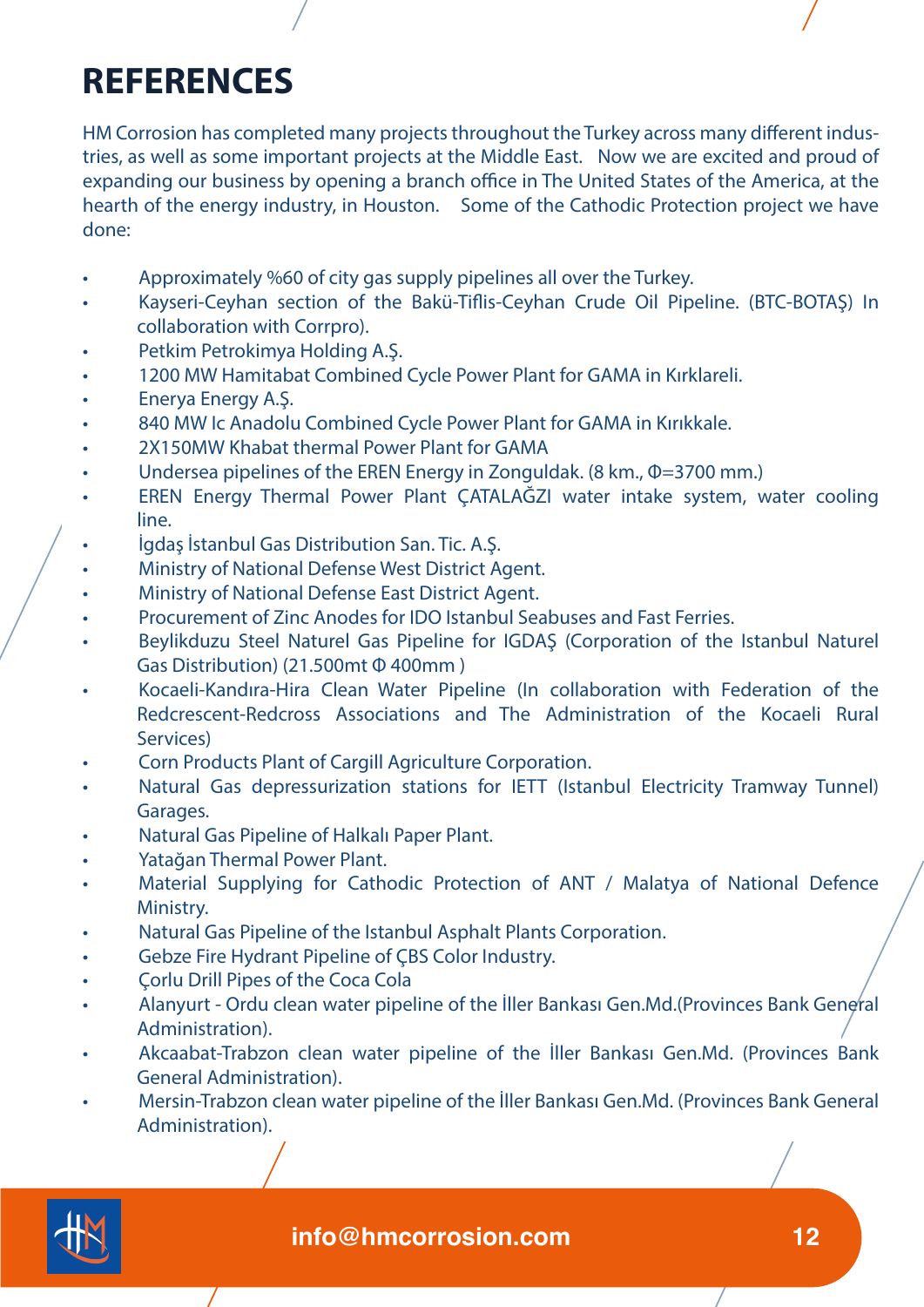- Gebze-Kocaeli clean water pipeline of the İller Bankası Gen.Md. (Provinces Bank General Administration).
- Çorum-Merkez clean water pipeline of the İller Bankası Gen.Md.(Provinces Bank General Administration).
- Çaycuma-Zonguldak clean water pipeline of the İller Bankası Gen.Md. (Provinces Bank General Administration).
- Karaman-Merkez clean water pipeline of the İller Bankası Gen.Md.(Provinces Bank General Administration).
- Yeşildere-Karaman clean water pipeline of the İller Bankası Gen.Md. (Provinces Bank General Administration).
- Kitreli-Niğde clean water pipeline of the İller Bankası Gen.Md. (Provinces Bank General Administration).
- Beycuma-Zonguldak clean water pipeline of the İller Bankası Gen.Md. (Provinces Bank General Administration).
- Hereke-Kocaeli clean water pipeline of the İller Bankası Gen.Md. (Provinces Bank General Administration).
- Lüleburgaz Municipality clean water pipeline.
- Dörtyol-Hatay ground and undersea oil pipelines of Aytemiz Petroleum.
- Dudullu-Ferhatpaşa Transport Line of ISKI (Istanbul Water Channels Administration)  $(8.500$ mt- $\Phi$  1.200mm)
- Material Supply and Project of Cathodic Protection of Clean Water Pipeline for Yomra **Municipality in Trabzon**
- Çaycuma / Zonguldak Industial Zone.
- Tekirdağ Natural Gas Pipeline for Thrace Basın Natural Gas (Turkey) C.O (Aprox 148km.)
- Steel Pipeline (25km.) of AGDAŞ ( Adapazarı Natural Gas Corporation)
- Maintenance of Anode Beds for Bursa District Admnisitration of BOTAŞ (Oil Transporting Pipelines Corporation) ( Work of 6 Anode Beds )
- Clean water pipeline of Sivas Municipality.
- Pendik-Küçükyalı Displaced Pipeline (GAP Architecture) (Ø 2200 Ø1800 F Ø 1600 mm - 16,5 Km.)
- Gebze Natural Gas Pipeline of PALGAZ.
- Inegol Natural Gas Pipeline of INGAZ
- Çatalzeytin/Kastamonu Municipality clean water pipeline.
- Adana Natural Gas Connection Pipelines of ENERJİ –SA.
- Kayseri-Ceyhan oil pipeline of BOTAŞ-BTC (Bakü-Tiis-Ceyhan Crude Oil Pipeline)( 34'' & 42" - 323 km.)
- Clean water pipeline of Edirne Municipality.
- Kayseri naturaL gas distribution pipelines of Zorlu Enerji.
- Fatsa sea decharge line of İller Bank Samsun District Admnistration.
- Kütahya-Kırka Connection Line of BOTAŞ. ( 8'' 54 km.)

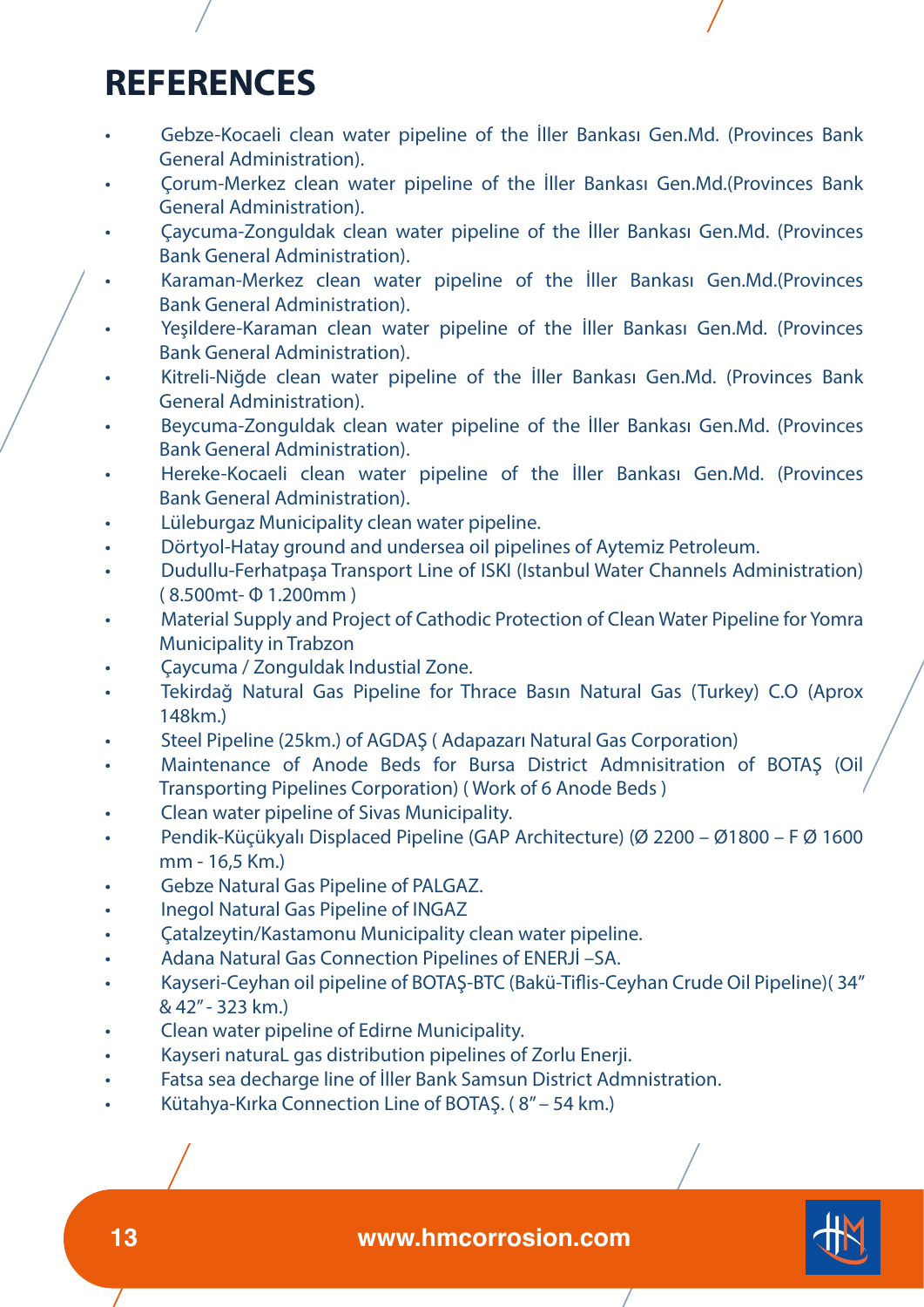- Clean water pipeline of the Muğla Üniversity. (55 Km.)
- Cathodic Protection of Samsun Natural Gas Pipeline of SAMGAZ. (40 km.)
- Cathodic Protection of Kütayha-Emet natural gas distribution pipeline ( 8'' 38 Km.)
- Cathodic Protection of natural gas distribution line of the Hacı Sabancı Industry Zone.
- Yalova Karamürsel Orhangazi natural gas lines of ARMAGAZ.
- Mersin undersea pipeline of ALPET. (10" 1.700 mt.)
- Samsun undersea pipeline of ALPET. (14" 4.590 mt.)
- Mersin undersea pipeline of AYTEMİZ PETROL. (16"- 3.630mt )
- Inter-Islands undersea natural gas pipeline of İGDAŞ.
- LPG Tanks of HABAŞ. ( 5 pcs. )
- Examination & Reporting of Cathodic Protection works for GAMA POWER Enerji in JORDAN.
- Kahramanmaraş natural gas pipelines of ARMADAŞ.
- Supervisoring for Tajikistan cathodic protection work of ENKA.
- East Blacksea natural gas Phase-1 line of BOTAŞ.
- Edirne Tekirdağ natural gas pipelines of BOTAŞ.
- Çorlu natural gas pipelines of ÇORDAŞ.
- Yozgat natural gas pipelines of SÜRMELİGAZ.
- Natural gas pipeline works of ÇORUMGAZ.
- Cathodic Protection of Çaycuma –Zonguldak- Bartın pipelines of BOTAŞ.
- Natural gas pipelines of ZORLU ENERJİ in Trakya and Gaziantep Districts.
- East Blacksea natural gas Phase-2 line of BOTAŞ.
- East Blacksea natural gas Phase-3 line of BOTAŞ.
- Istanbul Operation Directoraty of BOTAŞ.
- Kütahya natural gas distribution lines of ÇİNİGAZ.
- Natural gas pipelines of KARGAZ.
- Antalya pipelines of AKDENİZ OIL.
- Konya natural gas pipelines of GAZNET.
- Diyarbakır Batman Siirt natural gas line of BOTAŞ.
- Nazilli-Umurlu natural gas pipelines of AYDINGAZ.
- Material Export to IRAQ for Cathodic Protection.
- Main transmission lines of ASAT Antalya Municipality. (2012)
- Trakya District natural gas 2.Stage lines of ZORLU GAZDAŞ. (2012)
- Trabzon undersea Oil & LPG lines of AYTEMİZ.(2012)
- Clean water pipelines of GERDE BELEDİYESİ.
- Diyarbakır Batman Siirt natural gas pipelines of BOTAŞ.(180 km.)
- Nazilli-Umurlu natural gas lines of AYDINGAZ.
- Projections of Cathodic Protection jobs of AKSA DOĞALGAZ.(40 Districts)

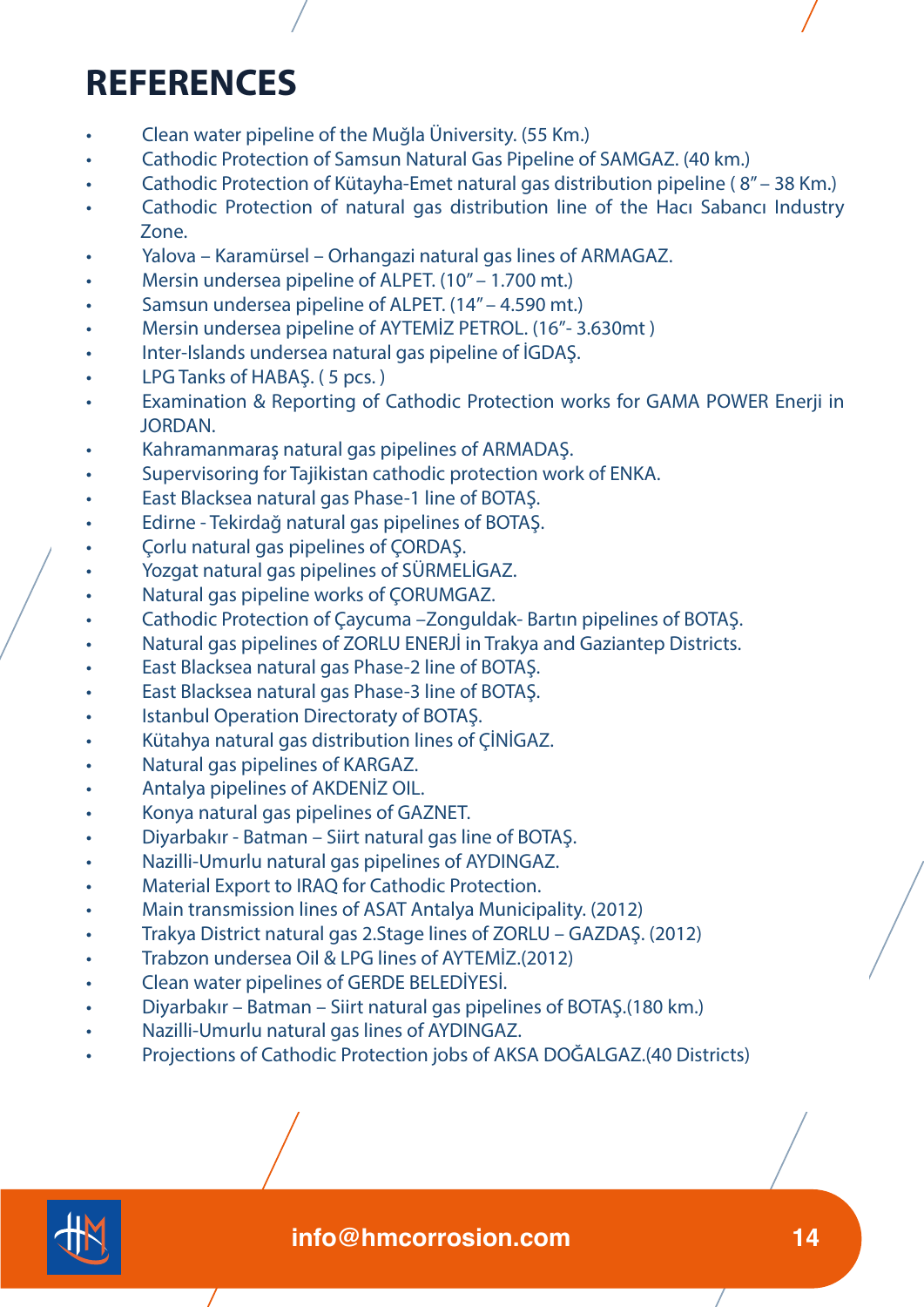- ISTANBUL MAINTENANCE & FORTIFICATION COMMAND CENTER (12 Pcs. Oil tanks).
- Natural gas works of SAMGAZ in SAMSUN. (120 Km.)
- Söke natural gas lines of AYDINGAZ.
- ÇORUMGAZ.
- Material Supply for AKSA ENERGY.
- Delta Batıkar- Gepa natural gas pipelines of AKMERCAN. (150 Km.)
- Kütahya natural gas lines of ÇINIGAZ.
- GÖLCÜK NAVY COMMAND CENTER. (24 Pcs. Oil tanks).
- Bingöl Muş- Bitlis natural gas pipeline of BOTAŞ. (325 km.)
- Mardin natural gas pipeline of BOTAŞ. (74km)
- Yasmak Building clean water line of DSİ (Water Affairs of State), (80km.)
- ENERYA NİĞDE Natural Gas pipeline.

#### CONDUCTED SEMINARS AND EDUCATIONS

- İLLER BANKASI / İZMİR District Administration Seminar -1
- İLLER BANKASI / GAZIANTEP District Administration Seminar -2
- İLLER BANKASI / SAMSUN District Administration Seminar -3
- GİRESUN RURAL SERVICES Cathodic Protection Education
- PAŞABAHÇE GLASS INDUSTRY Cathodic Protection Education
- İGDAŞ İstanbul District Admnistration Cathodic Protection Education
- AGDAŞ Cathodic Protection Education
- GAMA Power Systems Engineering and Contracting Inc. Cathodic Protection Education.
- Aksa Power Generation. Education and Certificate.
- PALGAZ Cathodic Protection Education
- UGETAM Cathodic Protection Education
- AKMERCANGAZ Cathodic Protection Education
- **CINIGAZ Cathodic Protection Education and Certification**
- ASAT ANTALYA Cathodic Protection Education and Certification
- NORT OIL COMPANY / IRAK Cathodic Protection Education

QUALITY DOCUMENTS AND CERTIFICATES

- ISO 9001 : 2000 QUALITY MANAGEMENT SYSTEM
- ISO 14001:2004 ENVIRONMENTAL MANAGEMENT SYSYTEM
- OHSAS 18001 OCCUPATIONAL HEALTH AND SAFETY MANAGEMENT SYSTEM
- EPDK (ENERGY MARKET REGULATORY AUTHORITY) CERTIFICATE OF AUTHORITY
- İSTANBUL TECHNICAL UNIVERSITY ANALYSIS REPORTS
- KOSGEB ANALYZ REPORTS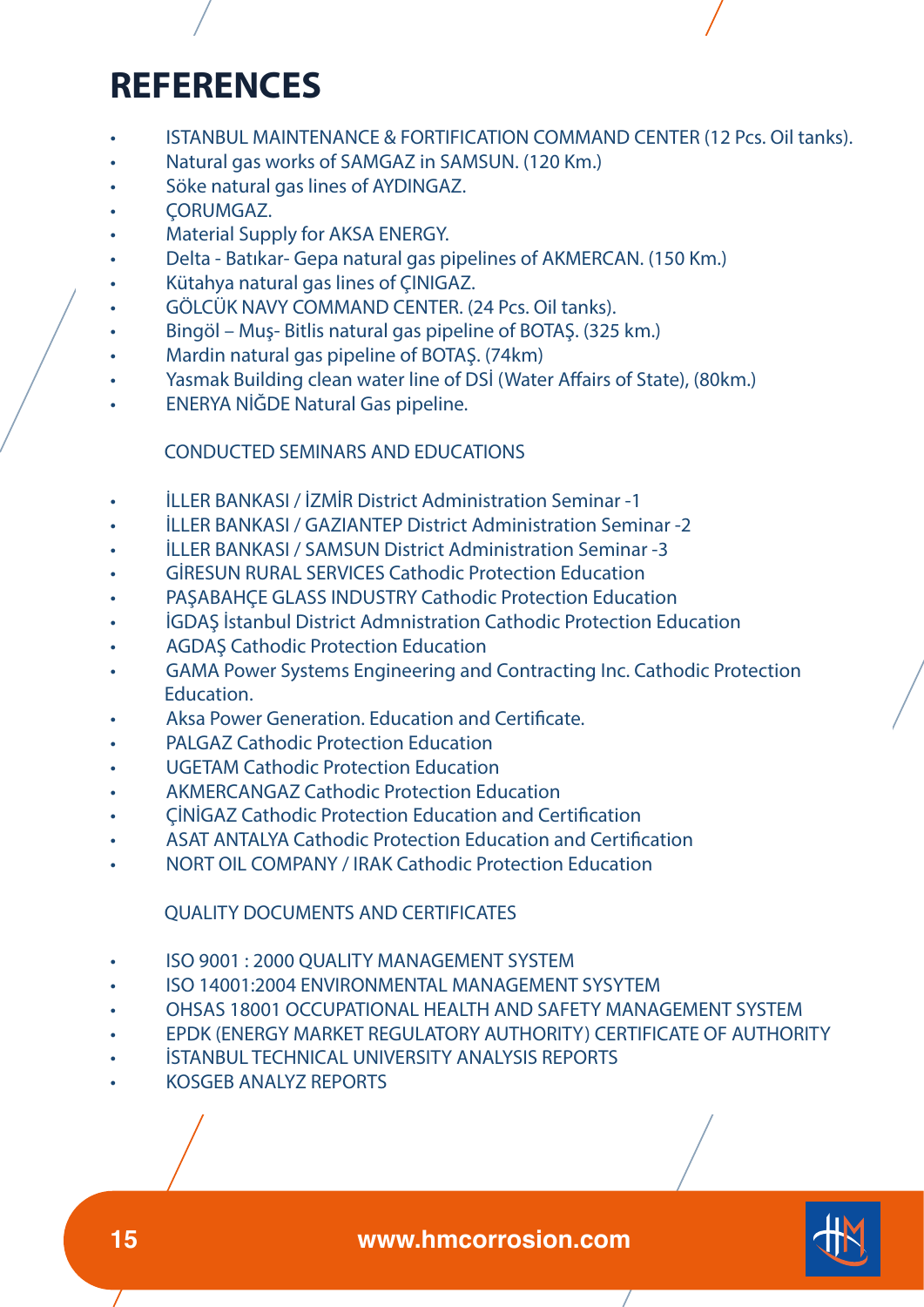